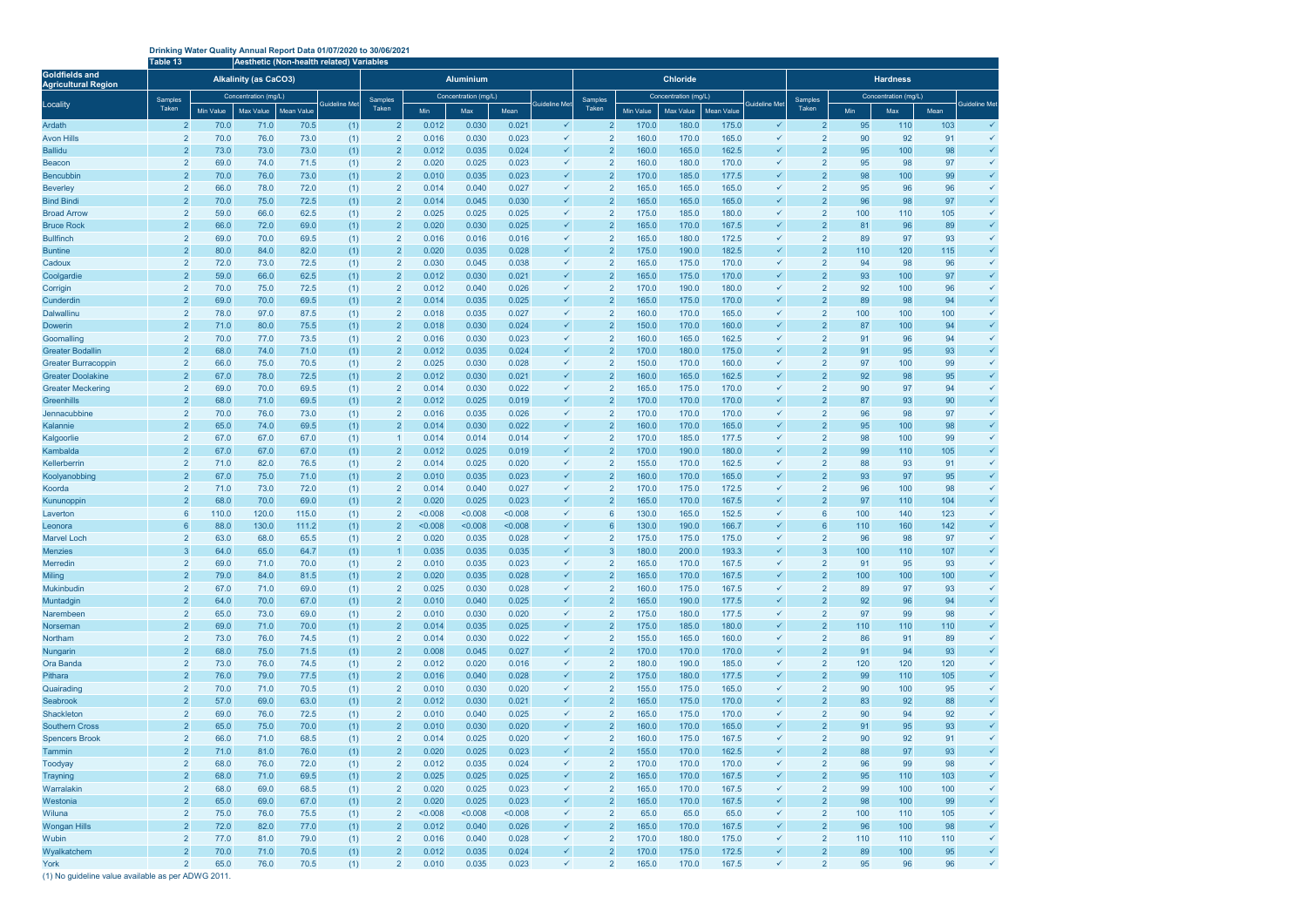## **Drinking Water Quality Annual Report Data 01/07/2020 to 30/06/2021**

|                                                     |                                  | Table 14<br>Aesthetic (Non-health related) Variables |                      |                  |                              |                                  |                    |                      |                    |                              |                                  |              |                  |              |                              |                                  |                  |                         |                          |                              |  |
|-----------------------------------------------------|----------------------------------|------------------------------------------------------|----------------------|------------------|------------------------------|----------------------------------|--------------------|----------------------|--------------------|------------------------------|----------------------------------|--------------|------------------|--------------|------------------------------|----------------------------------|------------------|-------------------------|--------------------------|------------------------------|--|
| <b>Goldfields and</b><br><b>Agricultural Region</b> |                                  |                                                      | <b>Iron</b>          |                  |                              |                                  |                    | <b>Manganese</b>     |                    |                              | pH                               |              |                  |              |                              | <b>Silica</b>                    |                  |                         |                          |                              |  |
| Locality                                            | Samples<br>Taken                 |                                                      | Concentration (mg/L) |                  | Guideline Met                | Samples<br>Taken                 |                    | Concentration (mg/L) |                    | <b>Guideline Me</b>          | Samples<br>Taken                 |              | Value (pH units) |              | Guideline Met                | Samples<br>Taken                 |                  | Concentration (mg/L)    |                          | <b>Guideline Me</b>          |  |
| Ardath                                              | $\overline{2}$                   | Min<br>0.006                                         | Max<br>0.015         | Mean<br>0.011    | $\checkmark$                 | $\overline{2}$                   | Min<br>< 0.002     | Max<br>< 0.002       | Mean<br>< 0.002    | ✓                            | 2                                | Min<br>8.29  | Max<br>8.79      | Mean<br>8.54 | (1)                          | $\overline{2}$                   | Min Value<br>3.8 | <b>Max Value</b><br>4.4 | <b>Mean Value</b><br>4.1 | ✓                            |  |
| <b>Avon Hills</b>                                   | $\overline{2}$                   | < 0.003                                              | < 0.003              | < 0.003          | $\checkmark$                 |                                  | < 0.002            | < 0.002              | < 0.002            | ✓                            | 2                                | 8.12         | 8.54             | 8.33         |                              |                                  | 3.9              | 4.7                     | 4.3                      |                              |  |
| <b>Ballidu</b>                                      | $\overline{2}$                   | 0.004                                                | 0.025                | 0.015            | $\checkmark$                 | $\overline{2}$                   | < 0.002            | < 0.002              | < 0.002            | ✓                            | $\overline{2}$                   | 8.34         | 8.73             | 8.54         | (1)                          | $\overline{2}$                   | 4.5              | 4.5                     | 4.5                      |                              |  |
| <b>Beacon</b>                                       | $\overline{2}$                   | 0.004                                                | 0.010                | 0.007            | $\checkmark$                 | $\overline{2}$                   | < 0.002            | < 0.002              | < 0.002            | ✓                            | $\overline{2}$                   | 8.22         | 8.64             | 8.43         | $\checkmark$                 |                                  | 3.8              | 5.2                     | 4.5                      | ✓                            |  |
| Bencubbin                                           | $\overline{2}$                   | 0.010                                                | 0.030                | 0.020            | $\checkmark$                 | $\overline{2}$                   | < 0.002            | < 0.002              | < 0.002            | ✓                            | $\overline{2}$                   | 8.16         | 8.22             | 8.19         | $\checkmark$                 | $\overline{2}$                   | 4.4              | 4.7                     | 4.6                      | $\checkmark$                 |  |
| <b>Beverley</b>                                     | $\overline{2}$                   | 0.004                                                | 0.020                | 0.012            | $\checkmark$                 | $\overline{2}$                   | < 0.002            | < 0.002              | < 0.002            | ✓                            | $\overline{2}$                   | 8.34         | 8.68             | 8.51         | (1)                          |                                  | 4.5              | 4.6                     | 4.6                      | $\checkmark$                 |  |
| <b>Bind Bindi</b>                                   | $\overline{2}$                   | 0.004                                                | 0.006                | 0.005            | $\checkmark$                 | $\mathcal{P}$                    | < 0.002            | < 0.002              | < 0.002            | ✓                            | $\overline{2}$                   | 8.71         | 8.74             | 8.73         | (1)                          |                                  | 4.4              | 4.5                     | 4.5                      | $\checkmark$                 |  |
| <b>Broad Arrow</b>                                  | $\overline{2}$                   | 0.030                                                | 0.060                | 0.045            | $\checkmark$                 | $\overline{2}$                   | < 0.002            | < 0.002              | < 0.002            | ✓                            | $\overline{2}$                   | 7.62         | 8.08             | 7.85         | $\checkmark$                 | $\overline{2}$                   | 3.6              | 4.9                     | 4.3                      | ✓                            |  |
| <b>Bruce Rock</b>                                   | $\overline{2}$                   | 0.006                                                | 0.010                | 0.008            | $\checkmark$                 | $\overline{2}$                   | < 0.002            | < 0.002              | < 0.002            | ✓                            | $\overline{2}$                   | 8.07         | 8.37             | 8.22         | $\checkmark$                 |                                  | 3.8              | 4.9                     | 4.4                      | $\checkmark$                 |  |
| <b>Bullfinch</b>                                    | $\overline{2}$                   | < 0.003                                              | < 0.003              | < 0.003          | $\checkmark$                 | $\overline{2}$<br>$\overline{2}$ | < 0.002            | < 0.002              | < 0.002            | ✓<br>✓                       | $\overline{2}$                   | 8.85         | 8.94             | 8.90         | (1)                          | $\overline{2}$                   | 4.4              | 5.9                     | 5.2                      | $\checkmark$<br>$\checkmark$ |  |
| <b>Buntine</b><br>Cadoux                            | $\overline{2}$<br>$\overline{2}$ | 0.010<br>0.006                                       | 0.140<br>0.180       | 0.075<br>0.093   | $\checkmark$<br>$\checkmark$ | $\overline{2}$                   | < 0.002<br>< 0.002 | 0.005<br>0.005       | 0.003<br>0.003     | ✓                            | $\overline{2}$<br>$\overline{2}$ | 8.65<br>8.25 | 8.81<br>8.49     | 8.73<br>8.37 | (1)<br>$\checkmark$          | $\overline{2}$<br>$\overline{2}$ | 4.4<br>4.5       | 5.3<br>5.1              | 4.9<br>4.8               | $\checkmark$                 |  |
| Coolgardie                                          | $\overline{2}$                   | 0.015                                                | 0.020                | 0.018            | $\checkmark$                 | $\overline{2}$                   | < 0.002            | < 0.002              | < 0.002            | ✓                            | $\overline{2}$                   | 7.37         | 7.67             | 7.52         |                              | $\overline{2}$                   | 4.2              | 4.5                     | 4.4                      | $\checkmark$                 |  |
| Corrigin                                            | $\overline{2}$                   | < 0.003                                              | 0.015                | 0.008            | $\checkmark$                 | $\overline{2}$                   | < 0.002            | < 0.002              | < 0.002            | ✓                            | $\overline{2}$                   | 8.49         | 8.64             | 8.57         | (1)                          | $\overline{2}$                   | 4.6              | 4.6                     | 4.6                      | ✓                            |  |
| Cunderdin                                           | $\overline{2}$                   | < 0.003                                              | < 0.003              | < 0.003          | $\checkmark$                 | $\overline{2}$                   | < 0.002            | < 0.002              | < 0.002            | ✓                            | $\overline{2}$                   | 8.05         | 8.43             | 8.24         | $\checkmark$                 | $\overline{2}$                   | 4.5              | 4.6                     | 4.6                      | $\checkmark$                 |  |
| <b>Dalwallinu</b>                                   | $\overline{2}$                   | 0.004                                                | 0.015                | 0.010            | $\checkmark$                 | $\overline{2}$                   | < 0.002            | < 0.002              | < 0.002            | ✓                            | $\overline{2}$                   | 8.75         | 8.92             | 8.84         | (1)                          | $\overline{2}$                   | 4.3              | 5.2                     | 4.8                      | $\checkmark$                 |  |
| Dowerin                                             | $\overline{2}$                   | 0.004                                                | 0.008                | 0.006            | $\checkmark$                 | $\overline{2}$                   | < 0.002            | < 0.002              | < 0.002            | ✓                            | $\overline{2}$                   | 8.58         | 8.69             | 8.64         | (1)                          |                                  | 3.8              | 5.2                     | 4.5                      | $\checkmark$                 |  |
| Goomalling                                          | $\overline{2}$                   | 0.004                                                | 0.010                | 0.007            | $\checkmark$                 | $\overline{2}$                   | < 0.002            | < 0.002              | < 0.002            |                              | $\overline{2}$                   | 8.39         | 8.59             | 8.49         | $\checkmark$                 | $\overline{2}$                   | 4.0              | 4.8                     | 4.4                      | ✓                            |  |
| <b>Greater Bodallin</b>                             | $\overline{2}$                   | < 0.003                                              | 0.015                | 0.008            | $\checkmark$                 | $\overline{2}$                   | < 0.002            | < 0.002              | < 0.002            | ✓                            |                                  | 8.27         | 8.29             | 8.28         |                              |                                  | 4.1              | 4.6                     | 4.4                      | ✓                            |  |
| <b>Greater Burracoppin</b>                          | $\overline{2}$                   | 0.004                                                | 0.045                | 0.025            | $\checkmark$                 | $\overline{2}$                   | < 0.002            | 0.003                | < 0.002            | ✓                            | $\overline{2}$                   | 8.10         | 8.11             | 8.11         | $\checkmark$                 | $\overline{2}$                   | 4.1              | 4.6                     | 4.4                      | $\checkmark$                 |  |
| <b>Greater Doolakine</b>                            | $\overline{2}$                   | 0.004                                                | 0.004                | 0.004            | $\checkmark$                 | $\overline{2}$                   | < 0.002            | < 0.002              | < 0.002            |                              | $\overline{2}$                   | 8.33         | 8.53             | 8.43         |                              | $\overline{2}$                   | 4.1              | 4.3                     | 4.2                      |                              |  |
| <b>Greater Meckering</b>                            | $\overline{2}$                   | < 0.003                                              | 0.004                | < 0.003          | $\checkmark$                 | $\overline{2}$                   | < 0.002            | < 0.002              | < 0.002            | ✓                            | $\overline{2}$                   | 8.31         | 8.37             | 8.34         | $\checkmark$                 | $\overline{2}$                   | 4.4              | 4.7                     | 4.6                      |                              |  |
| <b>Greenhills</b>                                   | $\overline{2}$                   | 0.008                                                | 0.010                | 0.009            | $\checkmark$                 | $\overline{2}$                   | < 0.002            | < 0.002              | < 0.002            | ✓                            | $\overline{2}$                   | 7.69         | 8.35             | 8.02         |                              | $\mathcal{P}$                    | 4.1              | 4.2                     | 4.2                      |                              |  |
| Jennacubbine                                        | $\overline{2}$                   | 0.010                                                | 0.040                | 0.025            | $\checkmark$                 | $\overline{2}$                   | < 0.002            | 0.005                | 0.003              | ✓                            | $\overline{2}$                   | 8.67         | 8.80             | 8.74         | (1)                          | 2                                | 4.1              | 4.7                     | 4.4                      | ✓                            |  |
| Kalannie                                            | $\overline{2}$                   | 0.010                                                | 0.015                | 0.013            | $\checkmark$                 | $\overline{2}$                   | < 0.002            | < 0.002              | < 0.002            | ✓                            | $\overline{2}$                   | 7.84         | 8.11             | 7.98         | $\checkmark$                 |                                  | 4.0              | 4.9                     | 4.5                      | $\checkmark$                 |  |
| Kalgoorlie<br>Kambalda                              | $\overline{2}$<br>$\overline{2}$ | 0.008<br>0.008                                       | 0.020<br>0.025       | 0.014<br>0.017   | $\checkmark$<br>$\checkmark$ | $\overline{2}$<br>$\overline{2}$ | < 0.002<br>< 0.002 | < 0.002<br>< 0.002   | < 0.002<br>< 0.002 | ✓<br>✓                       | $\overline{2}$<br>$\overline{2}$ | 7.61<br>7.82 | 7.82<br>8.04     | 7.72<br>7.93 | $\checkmark$<br>$\checkmark$ | $\overline{2}$                   | 4.1<br>4.5       | 4.9<br>5.8              | 4.5<br>5.2               | $\checkmark$<br>$\checkmark$ |  |
| Kellerberrin                                        | $\overline{2}$                   | < 0.003                                              | 0.020                | 0.010            | $\checkmark$                 | $\overline{2}$                   | < 0.002            | < 0.002              | < 0.002            |                              | $\overline{2}$                   | 8.26         | 8.46             | 8.36         | $\checkmark$                 | $\overline{2}$                   | 4.4              | 4.9                     | 4.7                      | $\checkmark$                 |  |
| Koolyanobbing                                       | $\overline{2}$                   | 0.006                                                | 0.015                | 0.011            | $\checkmark$                 |                                  | < 0.002            | < 0.002              | < 0.002            | ✓                            | $\overline{2}$                   | 8.54         | 8.58             | 8.56         | (1)                          |                                  | 4.2              | 5.1                     | 4.7                      | $\checkmark$                 |  |
| Koorda                                              | $\overline{2}$                   | 0.008                                                | 0.015                | 0.012            | $\checkmark$                 | $\overline{2}$                   | < 0.002            | < 0.002              | < 0.002            | ✓                            | $\overline{2}$                   | 8.22         | 8.49             | 8.36         | $\checkmark$                 | $\overline{2}$                   | 4.5              | 4.9                     | 4.7                      | $\checkmark$                 |  |
| Kununoppin                                          | $\overline{2}$                   | < 0.003                                              | 0.006                | < 0.003          | $\checkmark$                 | $\overline{2}$                   | < 0.002            | < 0.002              | < 0.002            | ✓                            | $\overline{2}$                   | 8.31         | 8.80             | 8.56         | (1)                          | $\overline{2}$                   | 3.7              | 5.1                     | 4.4                      | $\checkmark$                 |  |
| Laverton                                            | 6                                | 0.006                                                | 0.020                | 0.013            | $\checkmark$                 | 6                                | < 0.002            | < 0.002              | < 0.002            | ✓                            | 6                                | 7.57         | 8.07             | 7.88         | $\checkmark$                 | 6                                | 38.0             | 46.0                    | 41.2                     | $\checkmark$                 |  |
| Leonora                                             | 6                                | < 0.003                                              | < 0.003              | < 0.003          | $\checkmark$                 | 6                                | < 0.002            | < 0.002              | < 0.002            | ✓                            | 6                                | 7.48         | 7.76             | 7.62         |                              | 6                                | 26.0             | 36.0                    | 29.7                     | $\checkmark$                 |  |
| <b>Marvel Loch</b>                                  | $\overline{2}$                   | 0.004                                                | 0.010                | 0.007            | $\checkmark$                 |                                  | < 0.002            | < 0.002              | < 0.002            | ✓                            |                                  | 7.54         | 7.73             | 7.64         |                              |                                  | 4.4              | 4.4                     | 4.4                      | ✓                            |  |
| <b>Menzies</b>                                      | 3                                | 0.020                                                | 0.025                | 0.023            | $\checkmark$                 | 3                                | < 0.002            | < 0.002              | < 0.002            | $\checkmark$                 | 3                                | 7.65         | 8.09             | 7.80         |                              | $\overline{\mathbf{3}}$          | 4.4              | 4.9                     | 4.6                      | ✓                            |  |
| <b>Merredin</b>                                     | $\overline{2}$                   | 0.006                                                | 0.015                | 0.011            | $\checkmark$                 | $\overline{2}$                   | < 0.002            | < 0.002              | < 0.002            | $\checkmark$                 | $\overline{2}$                   | 8.23         | 8.31             | 8.27         | $\checkmark$                 | $\overline{2}$                   | 4.1              | 4.6                     | 4.4                      |                              |  |
| <b>Miling</b>                                       | $\overline{2}$                   | < 0.003                                              | 0.020                | 0.010            | $\checkmark$                 | $\overline{2}$                   | < 0.002            | < 0.002              | < 0.002            | $\checkmark$                 | $\overline{2}$                   | 8.76         | 8.88             | 8.82         | (1)                          | $\overline{2}$                   | 4.4              | 5.2                     | 4.8                      | ✓                            |  |
| Mukinbudin                                          | $\overline{2}$                   | 0.015                                                | 0.020                | 0.018            | $\checkmark$                 | $\overline{2}$                   | < 0.002            | < 0.002              | < 0.002            | $\checkmark$                 | $\overline{2}$                   | 8.04         | 8.17             | 8.11         | $\checkmark$                 | $\overline{2}$                   | 4.4              | 5.6                     | 5.0                      | ✓                            |  |
| Muntadgin                                           | $\overline{2}$<br>$\overline{2}$ | 0.006<br>< 0.003                                     | 0.010                | 0.008            | $\checkmark$<br>$\checkmark$ | $\overline{2}$<br>$\overline{2}$ | < 0.002<br>< 0.002 | < 0.002<br>< 0.002   | < 0.002<br>< 0.002 | $\checkmark$<br>$\checkmark$ | $\overline{2}$<br>$\overline{2}$ | 7.79         | 8.23             | 8.01         | $\checkmark$<br>$\checkmark$ | $\overline{2}$<br>$\overline{2}$ | 4.6              | 4.9                     | 4.8                      | $\checkmark$<br>✓            |  |
| Narembeen                                           | $\overline{2}$                   | 0.004                                                | 0.015<br>0.015       | 0.008<br>0.010   | $\checkmark$                 | $\overline{2}$                   | < 0.002            | < 0.002              | < 0.002            | $\checkmark$                 | $\overline{2}$                   | 8.19<br>8.09 | 8.20<br>8.22     | 8.20<br>8.16 | $\checkmark$                 | $\overline{2}$                   | 4.0<br>4.9       | 4.6<br>6.0              | 4.3<br>5.5               | $\checkmark$                 |  |
| Norseman<br>Northam                                 | $\overline{2}$                   | 0.006                                                | 0.010                | 0.008            | $\checkmark$                 | $\overline{2}$                   | < 0.002            | < 0.002              | < 0.002            | ✓                            | $\overline{2}$                   | 7.91         | 8.15             | 8.03         | $\checkmark$                 | $\overline{2}$                   | 4.2              | 5.0                     | 4.6                      | $\checkmark$                 |  |
| Nungarin                                            | $\overline{2}$                   | < 0.003                                              | 0.006                | < 0.003          | $\checkmark$                 | $\overline{2}$                   | < 0.002            | < 0.002              | < 0.002            | $\checkmark$                 | $\overline{2}$                   | 8.49         | 8.54             | 8.52         | (1)                          | $\overline{2}$                   | 4.3              | 4.6                     | 4.5                      | $\checkmark$                 |  |
| Ora Banda                                           | $\overline{2}$                   | 0.008                                                | 0.010                | 0.009            | $\checkmark$                 | $\overline{2}$                   | < 0.002            | < 0.002              | < 0.002            | $\checkmark$                 | $\overline{2}$                   | 8.29         | 8.53             | 8.41         | $\checkmark$                 | $\overline{2}$                   | 5.4              | 5.7                     | 5.6                      | ✓                            |  |
| Pithara                                             | $\overline{2}$                   | 0.035                                                | 0.050                | 0.043            | $\checkmark$                 | $\overline{2}$                   | < 0.002            | < 0.002              | < 0.002            | $\checkmark$                 | $\overline{2}$                   | 8.57         | 8.89             | 8.73         | (1)                          | $\overline{2}$                   | 4.6              | 4.8                     | 4.7                      | $\checkmark$                 |  |
| Quairading                                          | $\overline{2}$                   | 0.006                                                | 0.008                | 0.007            | $\checkmark$                 | $\overline{2}$                   | < 0.002            | < 0.002              | < 0.002            | $\checkmark$                 | $\overline{2}$                   | 7.89         | 8.37             | 8.13         | $\checkmark$                 | $\overline{2}$                   | 4.1              | 4.8                     | 4.5                      | ✓                            |  |
| Seabrook                                            | $\overline{2}$                   | < 0.003                                              | 0.004                | < 0.003          | $\checkmark$                 | $\overline{2}$                   | < 0.002            | < 0.002              | < 0.002            | $\checkmark$                 | $\overline{2}$                   | 8.47         | 8.83             | 8.65         | (1)                          | $\overline{2}$                   | 4.1              | 4.5                     | 4.3                      | $\checkmark$                 |  |
| Shackleton                                          | $\overline{2}$                   | < 0.003                                              | 0.008                | 0.004            | $\checkmark$                 | $\overline{2}$                   | < 0.002            | < 0.002              | < 0.002            | $\checkmark$                 | $\overline{2}$                   | 8.75         | 8.77             | 8.76         | (1)                          | $\overline{2}$                   | 4.1              | 4.8                     | 4.5                      | ✓                            |  |
| <b>Southern Cross</b>                               | $\overline{2}$                   | 0.004                                                | 0.010                | 0.007            | $\checkmark$                 | $\overline{2}$                   | < 0.002            | < 0.002              | < 0.002            | $\checkmark$                 | $\overline{2}$                   | 8.22         | 8.47             | 8.35         | $\checkmark$                 | $\overline{2}$                   | 4.2              | 5.0                     | 4.6                      | $\checkmark$                 |  |
| <b>Spencers Brook</b>                               | $\overline{2}$                   | 0.008                                                | 0.010                | 0.009            | $\checkmark$                 | $\overline{2}$                   | < 0.002            | < 0.002              | < 0.002            | ✓                            | $\overline{2}$                   | 8.14         | 8.31             | 8.23         | $\checkmark$                 | $\overline{2}$                   | 3.9              | 4.7                     | 4.3                      | ✓                            |  |
| Tammin                                              | $\overline{2}$                   | 0.006                                                | 0.008                | 0.007            | $\checkmark$                 | $\overline{2}$                   | < 0.002            | < 0.002              | < 0.002            | $\checkmark$                 | $\overline{2}$                   | 8.37         | 8.55             | 8.46         | $\checkmark$                 | $\overline{2}$                   | 3.8              | 4.7                     | 4.3                      |                              |  |
| Toodyay                                             | $\overline{2}$                   | 0.010                                                | 0.010                | 0.010            | $\checkmark$                 | $\overline{2}$                   | < 0.002            | < 0.002              | < 0.002            | $\checkmark$                 | $\overline{2}$                   | 8.45         | 8.49             | 8.47         | $\checkmark$                 | $\overline{2}$                   | 3.9              | 4.7                     | 4.3                      |                              |  |
| Trayning                                            | $\overline{2}$                   | 0.006                                                | 0.008                | 0.007            | $\checkmark$                 | $\overline{2}$                   | < 0.002            | < 0.002              | < 0.002            | $\checkmark$                 | $\overline{2}$                   | 8.38         | 8.83             | 8.61         | (1)                          | $\overline{2}$                   | 3.6              | 5.1                     | 4.4                      |                              |  |
| Warralakin                                          | $\overline{2}$                   | 0.004                                                | 0.008                | 0.006            | $\checkmark$                 | $\overline{2}$                   | < 0.002            | < 0.002              | < 0.002            | $\checkmark$                 | $\overline{2}$                   | 8.32         | 8.51             | 8.42         | $\checkmark$                 | $\overline{2}$                   | 3.8              | 5.0                     | 4.4                      | $\checkmark$                 |  |
| Westonia                                            | $\overline{2}$                   | < 0.003                                              | 0.010                | 0.005            | $\checkmark$                 | $\overline{2}$                   | < 0.002            | < 0.002              | < 0.002            | $\checkmark$<br>$\checkmark$ | $\overline{2}$                   | 8.17         | 8.31             | 8.24         | $\checkmark$                 | $\overline{2}$                   | 3.8              | 5.0                     | 4.4                      | $\checkmark$                 |  |
| Wiluna<br><b>Wongan Hills</b>                       | $\overline{2}$<br>$\overline{2}$ | < 0.003<br>0.004                                     | < 0.003<br>0.010     | < 0.003<br>0.007 | $\checkmark$<br>$\checkmark$ | $\overline{2}$<br>$\overline{2}$ | < 0.002<br>< 0.002 | < 0.002<br>< 0.002   | < 0.002<br>< 0.002 | $\checkmark$                 | $\overline{2}$<br>$\overline{2}$ | 7.78<br>8.86 | 7.94<br>8.92     | 7.86<br>8.89 | $\checkmark$<br>(1)          | 6<br>$\overline{2}$              | 85.0<br>3.9      | 95.0<br>4.5             | 88.3<br>4.2              | (2)<br>$\checkmark$          |  |
| Wubin                                               | $\overline{2}$                   | 0.010                                                | 0.010                | 0.010            | $\checkmark$                 | $\overline{2}$                   | < 0.002            | < 0.002              | < 0.002            | $\checkmark$                 | $\overline{2}$                   | 8.87         | 9.04             | 8.96         | (1)                          | $\overline{2}$                   | 4.4              | 4.5                     | 4.5                      | ✓                            |  |
| Wyalkatchem                                         | $\overline{2}$                   | 0.004                                                | 0.010                | 0.007            | $\checkmark$                 | $\overline{2}$                   | < 0.002            | < 0.002              | < 0.002            | $\checkmark$                 | $\overline{2}$                   | 8.34         | 8.46             | 8.40         | $\checkmark$                 | $\overline{2}$                   | 4.3              | 4.7                     | 4.5                      | ✓                            |  |
| York                                                | 2                                | < 0.003                                              | 0.006                | < 0.003          | $\checkmark$                 | $\overline{2}$                   | < 0.002            | < 0.002              | < 0.002            | $\checkmark$                 | $\overline{2}$                   | 8.32         | 8.43             | 8.38         | $\checkmark$                 | $\overline{2}$                   | 4.2              | 4.3                     | 4.3                      | $\checkmark$                 |  |
|                                                     |                                  |                                                      |                      |                  |                              |                                  |                    |                      |                    |                              |                                  |              |                  |              |                              |                                  |                  |                         |                          |                              |  |

(1) Elevated pH is a result of the pH adjustment as part of Chloramination process. Experience shows that pH at this level is not objectionable to our customers. (2) Elevated Silica is a natural characteristic of the sourc

Guideline Met